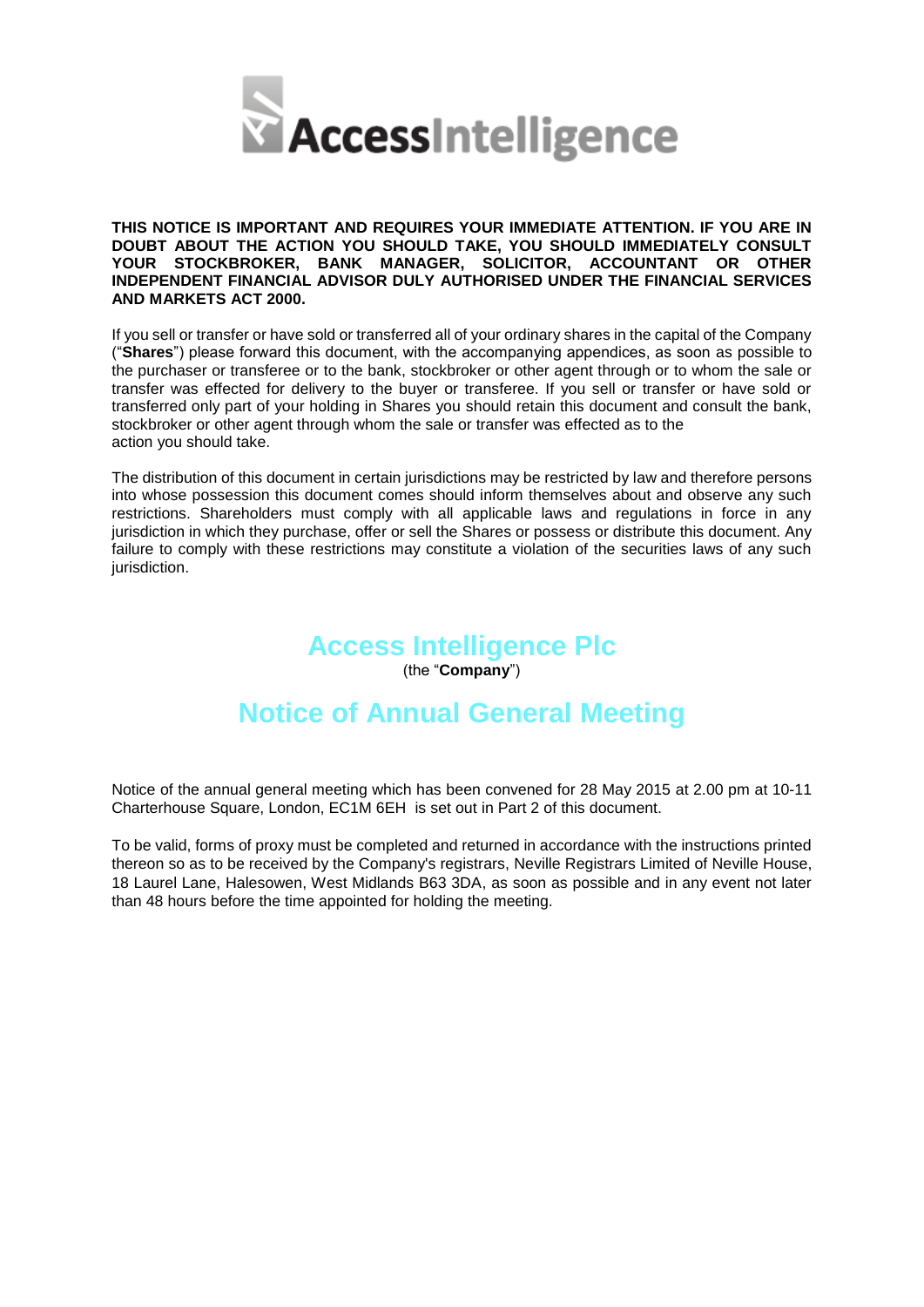# **PART 1**

# **ACCESS INTELLIGENCE PLC**

(incorporated and registered in England and Wales under number 04799195)

# **Registered Office:**

Third Floor Welken House

Charterhouse Square

London

EC1M 6EH

5 May 2015

To the holders of Access Intelligence plc shares

Dear Shareholder

#### **Notice of annual general meeting**

I am pleased to be writing to you with details of our annual general meeting ("**AGM**") which we are holding at 10-11 Charterhouse Square, London, EC1M 6EH on 28 May 2015 at 2.00 pm. The formal notice of annual general meeting is set out in Part 2 of this document.

If you would like to vote on the Resolutions but cannot come to the AGM, please fill in the proxy form sent to you with this notice and return it to our registrars as soon as possible. They must receive it by 2.00 pm on 26 May 2015.

Explanatory notes on all the business to be considered at this year's AGM are included at the end of this document.

# **Recommendation**

The board considers that all the Resolutions to be put to the meeting are in the best interests of the Company and its shareholders as a whole and are most likely to promote the success of the Company for the benefit of its shareholders as a whole. The directors unanimously recommend that you vote in favour of the proposed Resolutions as they intend to do in respect of their own beneficial holdings.

Yours sincerely,

 $\mu$ 

**Michael Jackson, Chairman**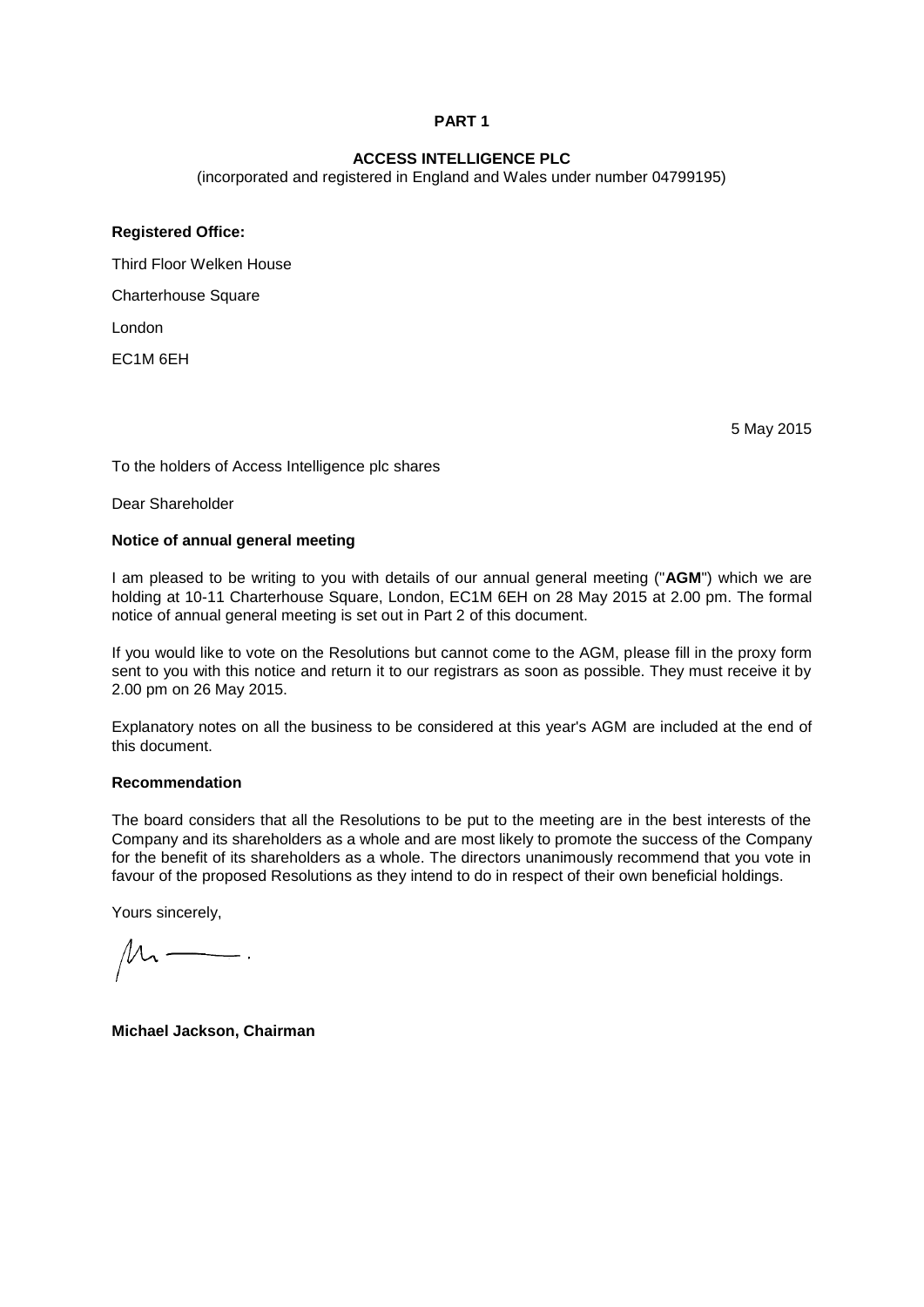# **PART 2**

# **Company number: 04799195**

# **ACCESS INTELLIGENCE PLC**

# **NOTICE OF ANNUAL GENERAL MEETING**

**NOTICE IS HEREBY GIVEN** that the Annual General Meeting of the Company will be at 10-11 Charterhouse Square, London, EC1M 6EH on 28 May 2015 at 2.00 pm for the following purposes.

# **Ordinary Resolutions**

To consider and, if thought fit, pass the following resolutions as ordinary resolutions:

- 1. To receive and adopt the accounts for the financial year ended 30 November 2014 together with the directors' report and the auditors' report.
- 2. That Michael Jackson, a director retiring in accordance with the Company's articles of association and offering himself for re-appointment, be and is hereby re-elected as a director of the Company.
- 3. That Henrik Bang, a director retiring in accordance with the Company's articles of association and offering himself for re-appointment, be and is hereby re-elected as a director of the Company.
- 4. To re-appoint Mazars LLP as auditors to the Company until the conclusion of the next annual general meeting at which accounts are laid before the Company.
- 5. To authorise the directors to determine the remuneration of the auditors of the Company.
- 6. To resolve that the directors be and are hereby generally and unconditionally authorised in accordance with Section 551 of the Companies Act 2006 (the "**Act**") to exercise all powers of the Company:
	- a. to allot shares in the Company and to grant rights to subscribe for, or to convert any security into, shares in the Company up to an aggregate nominal amount of £750,000; and
	- b. to allot equity securities (as defined in section 560 of the Act) up to an aggregate nominal amount of £750,000 (such amount to be reduced by the nominal amount of any shares allotted or rights granted under paragraph (a) of this Resolution 7) in connection with an offer by way of a rights issue to:
		- i. the holders of ordinary shares in the Company in proportion (as nearly as may be practicable) to the respective numbers of ordinary shares held by them; and
		- ii. holders of other equity securities, as required by the rights of those securities or, subject to such rights, as the directors of the Company otherwise consider necessary,

and so that the directors of the Company may impose any limits or restrictions and make any arrangements which they consider necessary or appropriate to deal with treasury shares, fractional entitlements, record dates, legal, regulatory or practical problems in, or under the laws of, any territory or any other matter.

These authorities shall apply in substitution for all previous authorities (but without prejudice to the validity of any allotment pursuant to such previous authority) and shall expire at the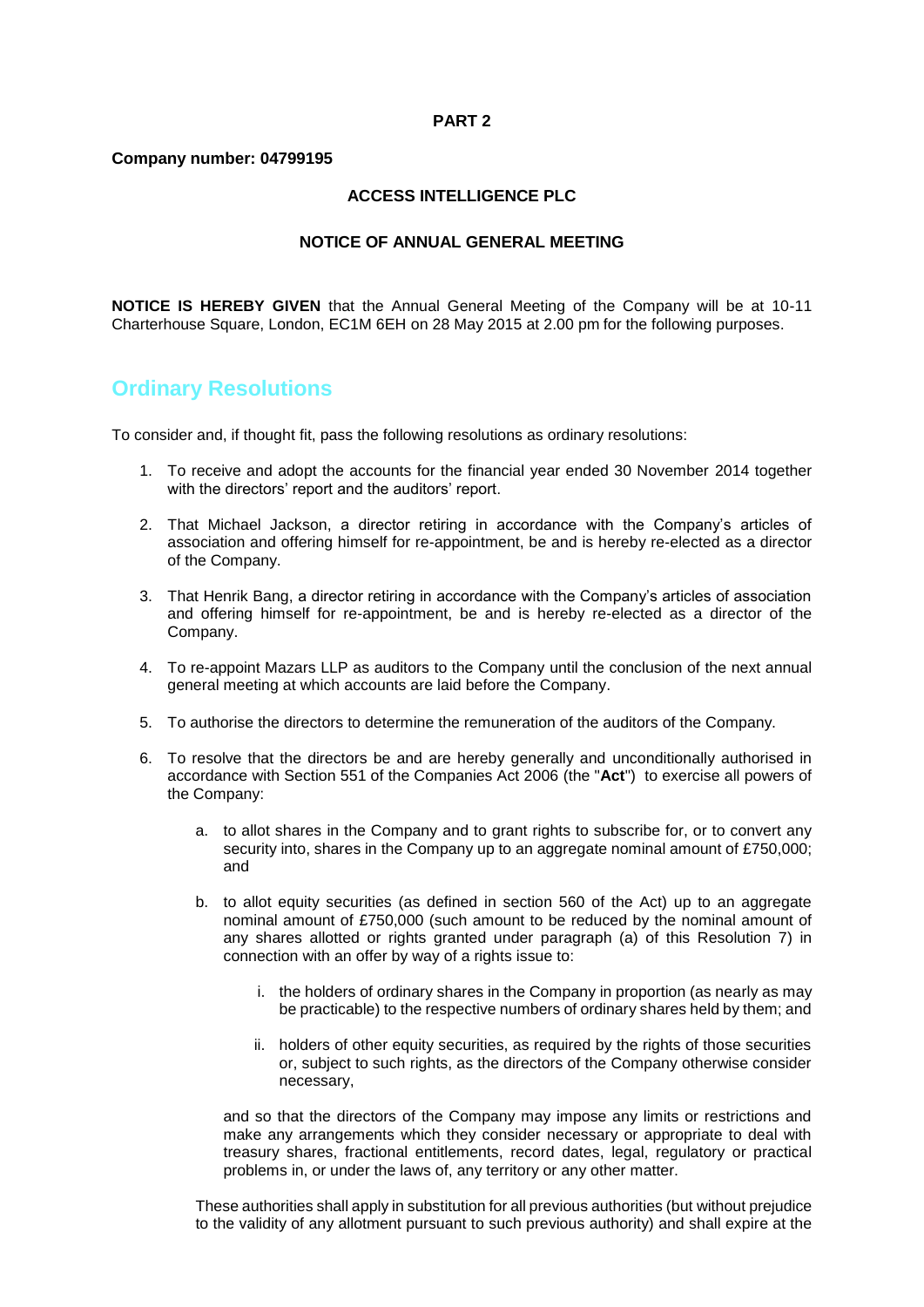end of the next annual general meeting of the Company or, if earlier, 15 months after the date of this Resolution, save that the Company may before such expiry make any offer or agreement which would or might require shares to be allotted or rights granted to subscribe for or convert any security into shares after such expiry and the directors may allot shares or grant such rights in pursuance of any such offer or agreement as if the power and authority conferred by this Resolution had not expired.

# **Special Business**

To consider and, if thought fit, pass the following resolutions as special resolutions:

- 7. That, subject to the passing of Resolution 7 and in place of all existing powers, the directors be and are hereby authorised pursuant to section 570 of the Companies Act 2006 (the "**Act**") to allot equity securities (within the meaning of Section 560 of the Act) for cash:
	- a. pursuant to the authority conferred by Resolution 7 above; or
	- b. where the allotment constitutes an allotment by virtue of section 560(3) of the Act,

in each case as if section 561 of the Act did not apply to any such allotment, provided that this power shall be limited to:

- i. the allotment of equity securities in connection with an offer of equity securities (but in the case of an allotment pursuant to the authority granted under paragraph (b) of Resolution 7, such power shall be limited to the allotment of equity securities in connection with an offer by way of a rights issue only) to:
	- 1. the holders of ordinary shares in the Company in proportion (as nearly as may be practicable) to the respective numbers of ordinary shares held by them; and
	- 2. holders of other equity securities, as required by the rights of those securities or, subject to such rights, as the directors of the Company otherwise consider necessary,

and so that the directors of the Company may impose any limits or restrictions and make any arrangements which it considers necessary or appropriate to deal with treasury shares, fractional entitlements, record dates, legal, regulatory or practical problems in, or under the laws of, any territory or any other matter; and

ii. the allotment of equity securities, other than pursuant to paragraph (i) above of this resolution, up to an aggregate nominal amount of £750,000.

This power shall (unless previously renewed, varied or revoked by the Company in general meeting) expire at the conclusion of the next annual general meeting of the Company following the passing of this resolution or, if earlier, on the date 15 months after the passing of such resolution, save that the Company may before the expiry of this power make any offer or enter into any agreement which would or might require equity securities to be allotted, or treasury shares sold, after such expiry and the directors may allot equity securities or sell treasury shares in pursuance of any such offer or agreement as if the power conferred by this resolution had not expired.

8. That, the Company be generally and unconditionally authorised pursuant to Article 2.10 of the Articles of Association of the Company and pursuant to Section 701 of the Companies Act 2006 (the "**Act**") to make market purchases (within the meaning of Section 693(4) of the Act) of ordinary shares of 0.5 pence each in the capital of the Company (the "**Shares**") provided that: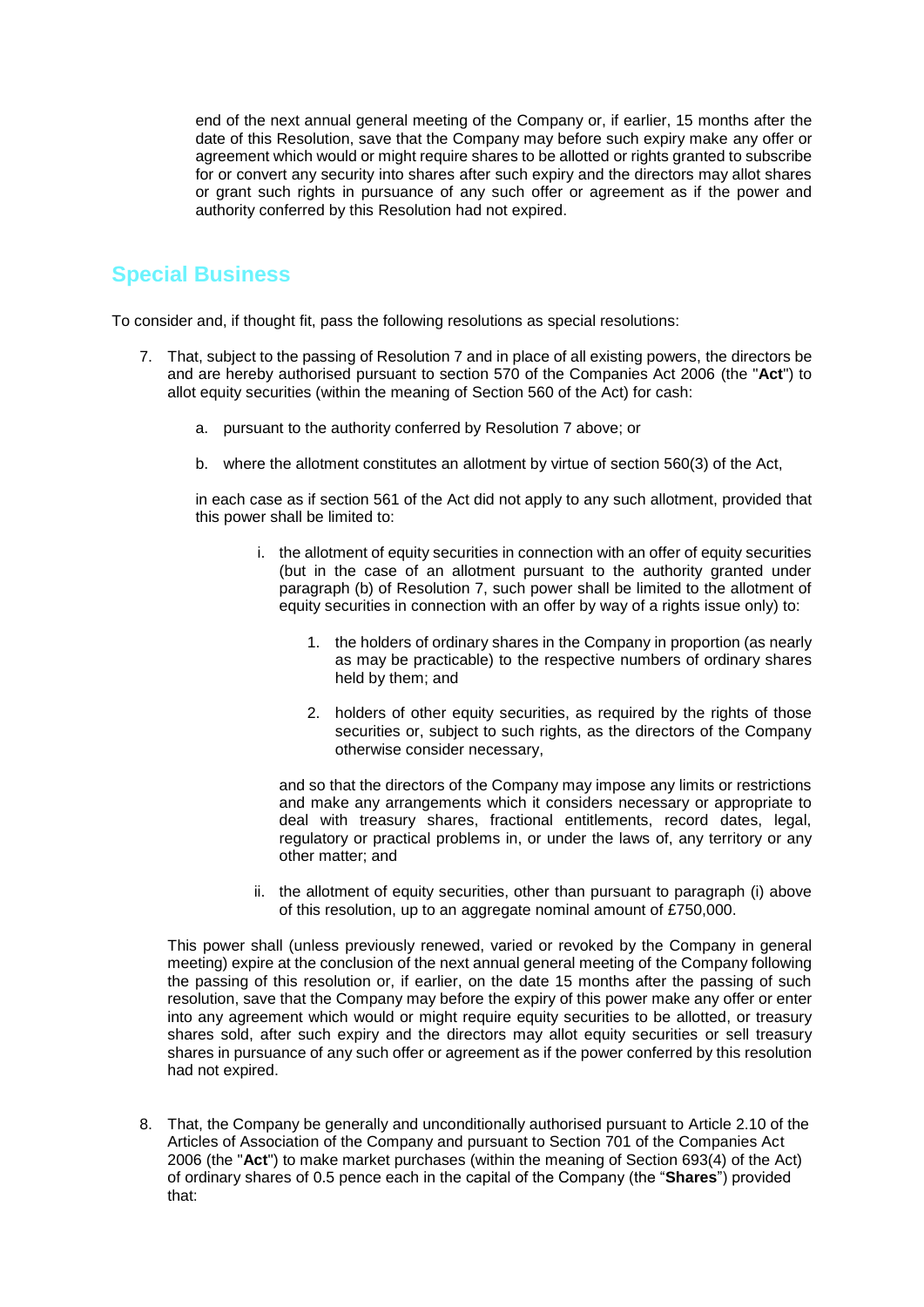- a. the maximum number of Shares hereby authorised to be purchased is 11,755,517 (being approximately 5% of the current issued ordinary share capital of the Company);
- b. the minimum price (excluding expenses) which may be paid for such Shares is 0.5 pence per ordinary share being the nominal value thereof;
- c. the maximum purchase price which may be paid for such Shares shall not be more than the higher of (in each case exclusive of expenses):
	- i. 5% above the average middle market quotations for a Share as derived from the London Stock Exchange Daily Official List for the five business days immediately preceding the day on which the purchase is made; and
	- ii. the amount stipulated by article 5(1) of the Buyback and Stabilisation Regulation 2003; and

this authority shall take effect on the date of passing of this resolution and shall (unless previously revoked, renewed or varied) expire on the conclusion of the next annual general meeting of the Company after the passing of this resolution or, if earlier, 15 months after the date of passing of this resolution, save in relation to purchases of Shares the contract for which was concluded before the expiry of this authority and which will or may be executed wholly or partly after such expiry.

9. That, in accordance with paragraph 42(2)(b) of schedule 2 of the Companies Act 2006 (Commencement No. 8, Transitional Provisions and Savings) Order 2008, the restriction on the authorised share capital of the Company set out in paragraph 5 of the Company's memorandum of association, which by virtue of section 28 of the Companies Act 2006 is treated as a provision of the Company's articles of association, is hereby revoked and deleted, and that the restriction on the authorised share capital of the Company set out in article 2.1 of the Company's articles of association is also hereby revoked and deleted.

# **By order of the board**

# **Michael Jackson, Chairman**

5 May 2015

10-11 Charterhouse Square London EC1M 6EH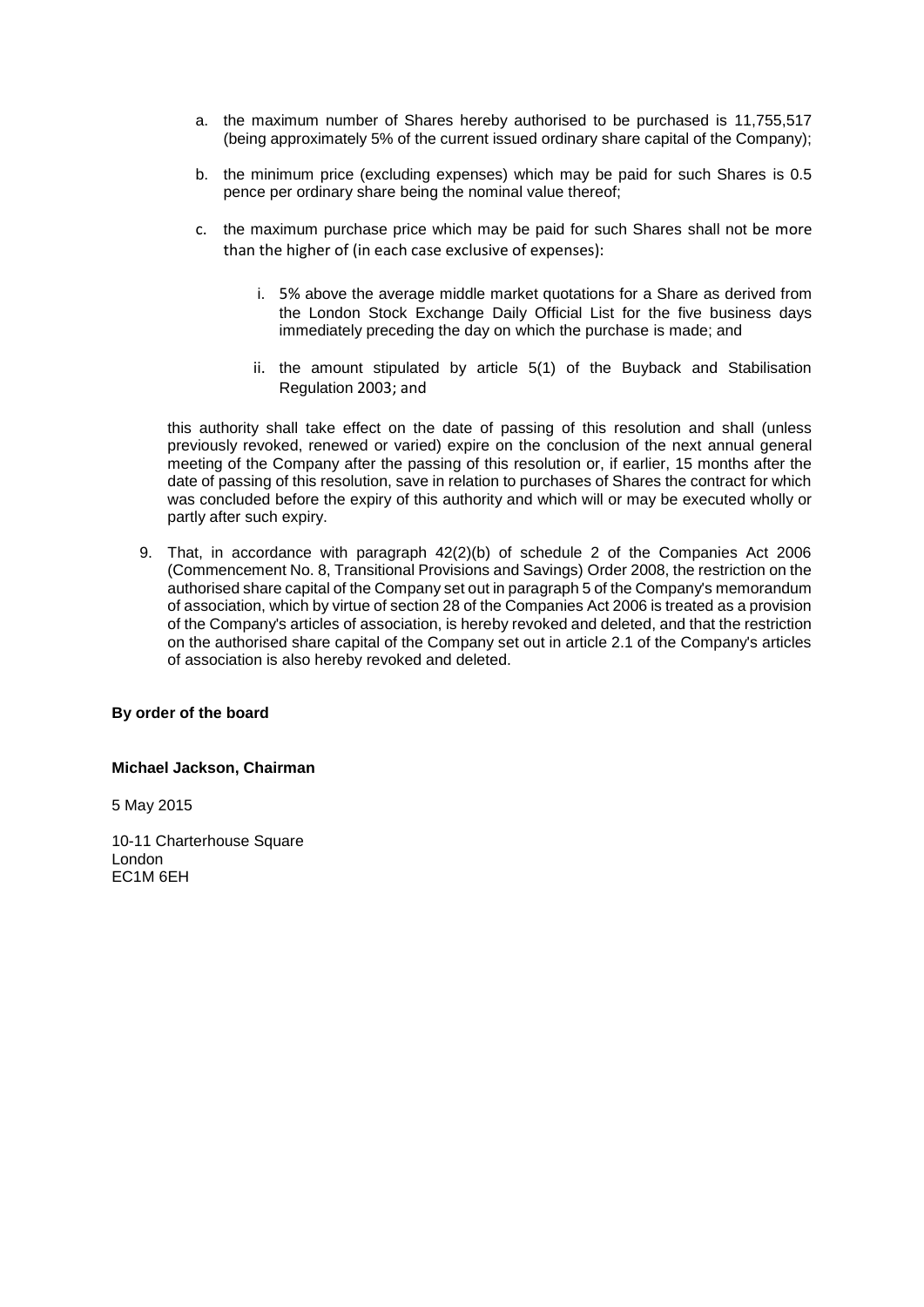# **Notes:**

- 1. Any member entitled to attend and vote at the Annual General Meeting may appoint one or more proxies to attend, speak and vote instead of him and such proxy need not be a member of the Company. More than one proxy may be appointed to exercise the rights attaching to different shares held by the member, but a member may not appoint more than one proxy to exercise rights attached to any one share.
- 2. A proxy need not be a member of the Company. A proxy form which may be used to make such appointment and give proxy instructions accompanies this notice. If you do not have a proxy form and believe that you should have one, or if you require additional forms, please contact Neville Registrars Limited. Members may also appoint a proxy through the CREST electronic proxy appointment service as described in note 10 below.
- 3. To be effective, the instrument appointing a proxy (and power of attorney or other attorney (if any) under which it is signed or a notarially certified or office copy thereof) must be deposited at Neville Registrars Limited, Neville House, 18 Laurel Lane, Halesowen, West Midlands B63 3DA not less than 48 hours before the time of holding the meeting.
- 4. If you wish your proxy to speak on your behalf at the meeting, you will need to appoint your own choice of proxy (not the Chairman) and give your instructions directly to them. If you wish to appoint a proxy other than the Chairman of the meeting, cross out the words "the Chairman of the meeting" on the Form of Proxy and write the full name and address of your proxy on the dotted Line. The change should be initialled.
- 5. In the absence of instructions, the person appointed proxy may vote or abstain from voting as he/she thinks fit on the specified resolutions and, unless otherwise instructed, may also vote or abstain from voting on any other matter (including amendments to resolutions) which may properly come before the meeting.
- 6. Completion and return of the form of proxy will not preclude shareholders from attending the Annual General Meeting and voting in person if they wish to do so.
- 7. In the case of joint holders, the vote of the senior who tenders a vote whether in person or by proxy will be accepted to the exclusion of the votes of the other joint holders and for this purpose seniority will be determined by the order in which the names stand in the register of members of the Company in respect of the relevant joint holding.
- 8. Subject to complying with the provisions of the Companies Act 2006 (as amended) and the Articles of Association of the Company, any corporation which is a member of the Company may by resolution of its directors or other governing body authorise such person as it thinks fit to act as its representative at any meeting of the Company and the person so authorised shall be entitled to exercise the same powers on behalf of the corporation which he represents as that corporation could exercise if it were an individual member of the Company.
- 9. The register of interests of the directors and their families of the share capital of the Company and copies of contracts of service of directors with the Company or with any of its subsidiary undertakings will be available for inspection at the registered office of the Company during normal business hours (Saturdays and public holidays excepted) from the date of this notice until the conclusion of the Annual General Meeting.
- 10. CREST members who wish to appoint a proxy or proxies through the CREST electronic proxy appointment service may do so for this meeting by using the procedures described in the CREST Manual. CREST personal members or other CREST sponsored members, and those CREST members who have appointed a voting service provider(s), should refer to their CREST sponsor or voting service provider(s), who will be able to take the appropriate action on their behalf. Please note the following: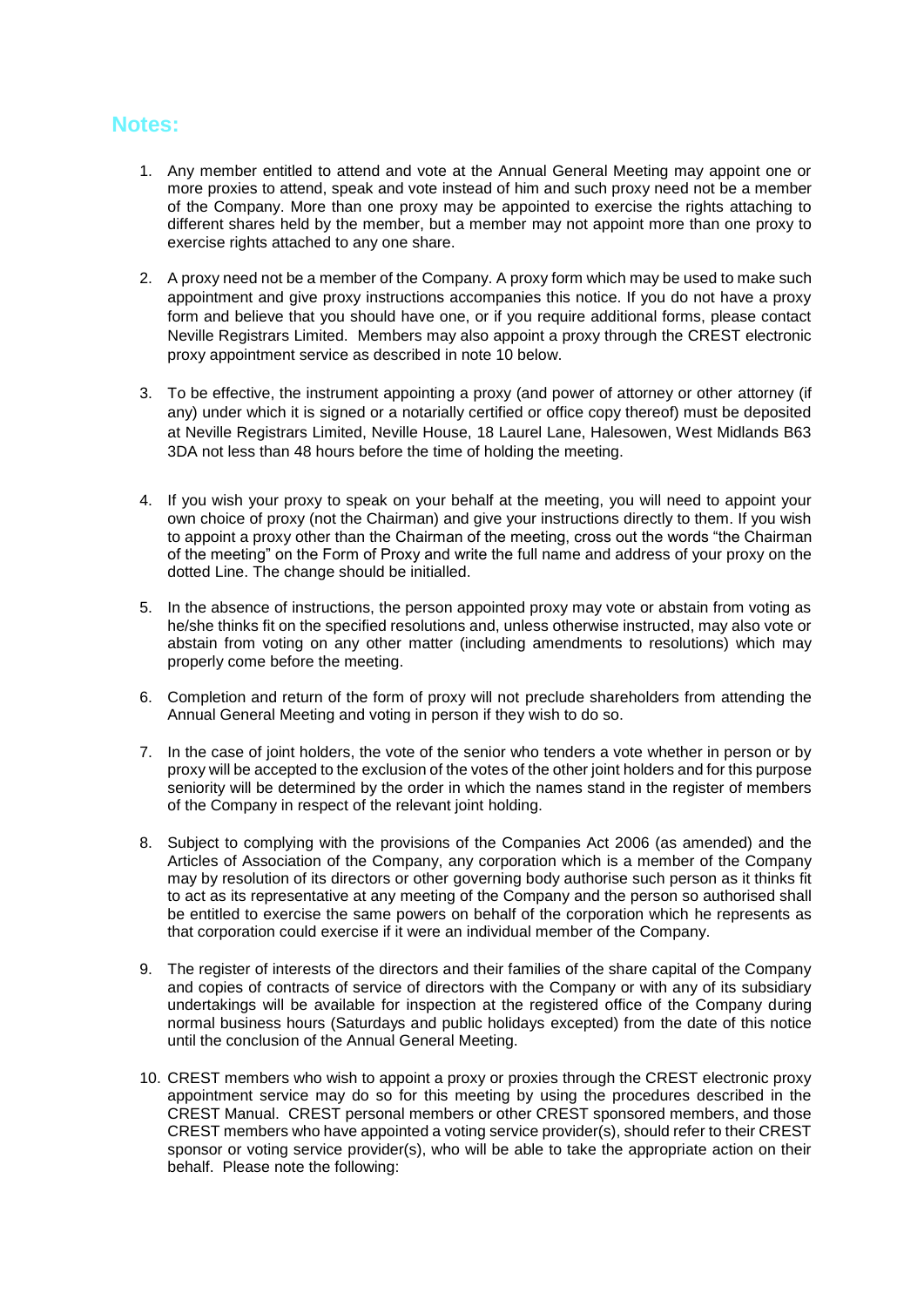- a. In order for a proxy appointment or instruction made using the CREST service to be valid, the appropriate CREST message (a "CREST Proxy Instruction") must be properly authenticated in accordance with Euroclear UK & Ireland Limited's specifications and must contain the information required for such instructions, as described in the CREST Manual. The message, regardless of whether it constitutes the appointment of a proxy or is an amendment to the instruction given to a previously appointed proxy must, in order to be valid, be transmitted so as to be received by the issuer's agent by the latest time(s) for receipt of proxy appointments specified in this notice. For this purpose, the time of receipt will be taken to be the time (as determined by the timestamp applied to the message by the CREST Application Host) from which the issuer's agent is able to retrieve the message by enquiry to CREST in the manner prescribed by CREST. After this time any change of instructions to proxies appointed through CREST should be communicated to the appointee through other means.
- b. CREST members and, where applicable, their CREST sponsors or voting service providers should note that Euroclear UK & Ireland Limited does not make available special procedures in CREST for any particular messages. Normal system timings and limitations will therefore apply in relation to the input of CREST Proxy Instructions. It is the responsibility of the CREST member concerned to take (or, if the CREST member is a CREST personal member or sponsored member or has appointed a voting service provider(s), to procure that his CREST sponsor or voting service provider(s) take(s)) such action as shall be necessary to ensure that a message is transmitted by means of the CREST system by any particular time. In this connection, CREST members and, where applicable, their CREST sponsors or voting service providers are referred in particular to those sections of the CREST Manual concerning practical limitations of the CREST system and timings.
- c. The Company may treat as invalid a CREST Proxy Instruction in the circumstances set out in regulation 35(5)(a) of the Uncertificated Securities Regulations 2001.
- 11. Any corporation which is a member can appoint one or more corporate representatives who may exercise on its behalf all of its powers as a member provided that they do not so in relation to the same shares.
- 12. In accordance with Regulation 41 of the Uncertificated Securities Regulations 2001, only those members entered on the Company's register of members not later than 48 hours before the time fixed for the meeting or any adjournment of the meeting shall be entitled to attend and vote at the meeting.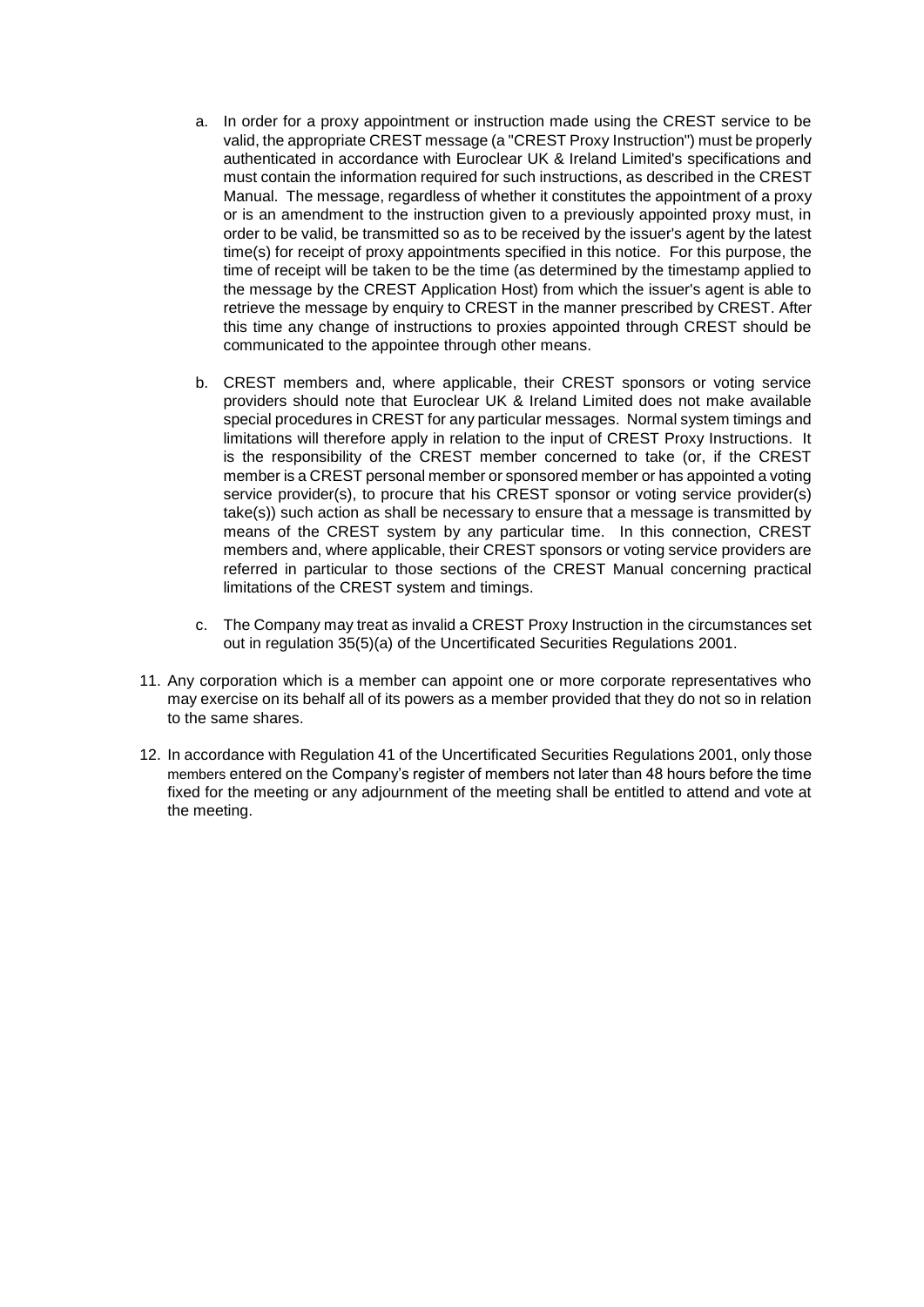# **EXPLANATORY NOTES**

The notes on the following pages give an explanation of the proposed resolutions.

Resolutions 1 to 6 (inclusive) are proposed as ordinary resolutions. This means that for each of those resolutions to be passed, more than half of the votes cast must be in favour of the resolution. Resolutions 7, 8 and 9 are proposed as special resolutions. This means that for each of those resolutions to be passed, at least three-quarters of the votes cast must be in favour of the resolution.

# **Report and Accounts (Resolution 1)**

The directors of the Company must present the accounts to the meeting.

# **Re-election of directors (Resolutions 2 and 3)**

At this meeting, Michael Jackson and Henrik Bang will retire and stand for re-election as directors. Having considered the performance of and contribution made by each of the directors standing for reelection the board remains satisfied that the performance of each of the relevant directors continues to be effective and to demonstrate commitment to the role and, as such, recommends their re-election.

# **Reappointment and remuneration of auditors (Resolutions 4 and 5)**

Resolution 4 proposes the reappointment of Mazars LLP as auditors of the Company and Resolution 5 authorises the directors to set their remuneration.

# **Directors' authority to allot shares (Resolution 6)**

The purpose of resolution 6 is to renew the directors' authority to allot shares.

The authority in paragraph (a) will allow the directors to allot new shares in the Company or to grant rights to subscribe for or convert any security into shares in the Company up to a nominal value of £750,000 (150,000,000 ordinary shares), which is equivalent to approximately 64 per cent. of the total issued ordinary share capital of the Company as at 4 May 2015.

The authority in paragraph (b) will allow the directors to allot new shares or to grant rights to subscribe for or convert any security into shares in the Company only in connection with a pre-emptive rights issue up to an aggregate nominal value of £750,000 (150,000,000 ordinary shares), which is approximately 64 per cent. of the Company's issued share capital as at 4 May 2015 (inclusive of the nominal value of £750,000 sought under paragraph (a) of the resolution).

As at 4 May 2015, the Company held 29,666,667 ordinary shares in treasury, which represents approximately 12.6 per cent. of the total ordinary share capital in issue at that date.

If the resolution is passed, the authority will expire on the earlier of the date falling 15 months after the date of the resolution and the end of next annual general meeting of the Company in 2016.

# **Disapplication of pre-emption rights (Resolution 7)**

If the directors wish to allot new shares or grant rights over shares or sell treasury shares for cash (other than pursuant to an employee share scheme) company law requires that these shares are first offered to existing shareholders in proportion to their existing holdings. There may be occasions, however, when the directors will need the flexibility to finance business opportunities by the issue of ordinary shares without a pre-emptive offer to existing shareholders. This cannot be done unless the shareholders have first waived their pre-emption rights.

Resolution 7 asks the shareholders to do this and, apart from rights issues or any other pre-emptive offer concerning equity securities, the authority will be limited to the issue of shares for cash up to a maximum number of 150,000,000 (which includes the sale on a non pre-emptive basis of any shares held in treasury), which is equivalent to approximately 64 per cent. of the Company's issued ordinary